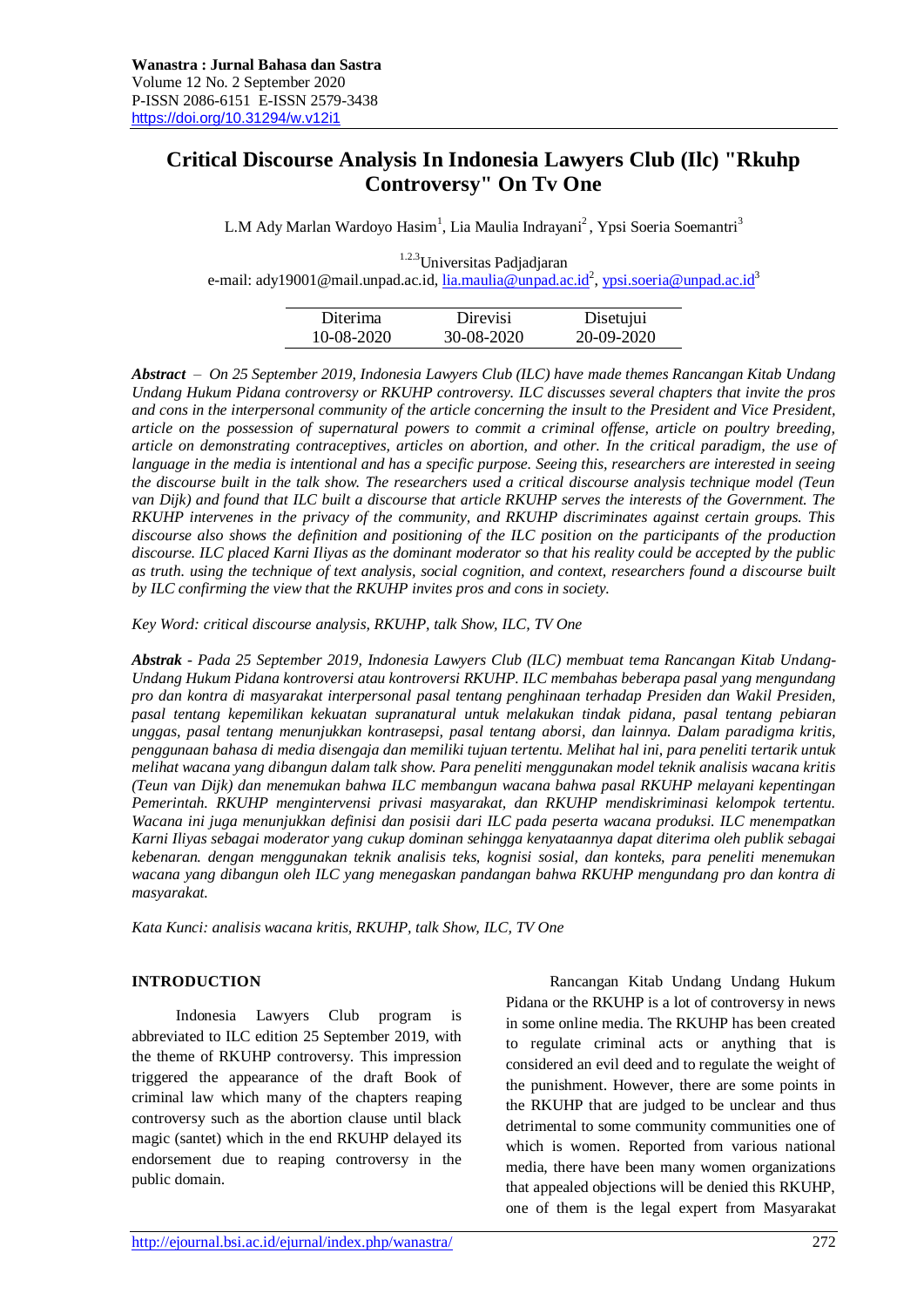Pemantau Peradilan Indonesia (MaPPI FH UI) Professor Sulistyowati Irianto for example, criticizes the hard article 285 RKUHP, "Whoever by force or threat of violence forces a woman who is not his wife to be clothed with her, punished, for rape, in prison forever twelve years." This section is judged to still have a narrow meaning. Rape is still considered to be a couple who are not husband and wife, but in many cases, there is some rape that also occurs in the married couple. In addition, rape is also interpreted only for women but also for men who have raped. The wrong mischief of rape will only create a legal loophole that could benefit the perpetrator.

In addition to drafting chapters on rape, the RKUHP is also highlighted for expanding several chapters from online search results on tempo.co and finds variations of news at the same time. The news about the RKUHP peak received attention when in September 2019 legislation board of representatives of the Indonesian people have begun the discussion of the draft book of criminal law which partially raises controversy such as the article of insult President and vice president, abortion until article black magic. Through an online archive search, only ILC gives special attention to this topic due to the many demos of some students in Indonesia. The talk show program in other news TV stations, the Mata Najwa in Trans TV does not raise the phenomenon of RKUHP. The ILC gives attention to indicates that there is a discourse that wants to be built through the news about this RKUHP.

The notion of discourse has three central things: text, context, and discourse (Eriyanto, 2012, p. 9). Study discourse here enters the context because the context affects the production of discourse. In this study, discourse in the ILC "RKUHP controversy" should be seen from the context, such as the political situation especially the dynamics after the election of the President and Vice president.

Some research on media built discourse has been done before. The first is (Mora, 2009), Orientalist Discourse in Media Texts" by Necla Mora in 2009, and also by (De Wet, 2001), A Media Discourse Analysis of Racism in South African School", The two studies are conducted on the coverage of printed media.

Furthermore, different from the above four studies, this study saw discourse built in television media, particularly in the talk show program. The study of discourse in the previous talk show program was "Critical Discourse Analysis of Political TV Talks Shows of Pakistani Media" by Hafiz Ahmad Bilal in 2012. The study used a critical discourse analysis of the Teun van Dijk model but did not carry out dimensions of social cognition analysis. In research on the discourse built in the ILC program "RKUHP controversy," the researcher use the threedimensional Teun van Dijk analysis of the text structure, social cognition, and social analysis, from the reasons that have been expressed above the researchers interested in conducting research on how the discourse built in the Indonesia lawyers Club program RKUHP controversy " on TV One.

On a critical level, according to Foucault discourse is not merely a series of words or propositions in the text. Discourse is something that produces another. Discourse forms a set of certain construct that forms reality. That is, our perception of an object is formed and constrained by the (dominant) view that defines something that this one is true and the other is not. Discourse limits our view of an object. The object may not change, but the rule of discourse is what makes the object change. In mass communication through television, audiences were not controlled by physical exertions, but through discourse on television shows (Eriyanto, 2012, p. 74-75).

Althusser (Eriyanto, 2012, p. 19) describes discourse as a practice whereby a person is positioned in a particular position in a social relationship. Discourse plays a role in defining individuals and positioning someone in a certain position. Certain discourse forms the subject in certain positions in a series of relationships with the social powers that exist in society.

In the CDA, discourse is not understood as a language study as in traditional linguistics but is also associated with the context, in the sense of the language used for certain purposes and practices, including the practice of power. (McGregor 2018), in his writings says "Our words never neutral". CDA investigates how through the language of the existing social group to fight each other and propose its reality.

# **RESEARCH METHODOLOGY**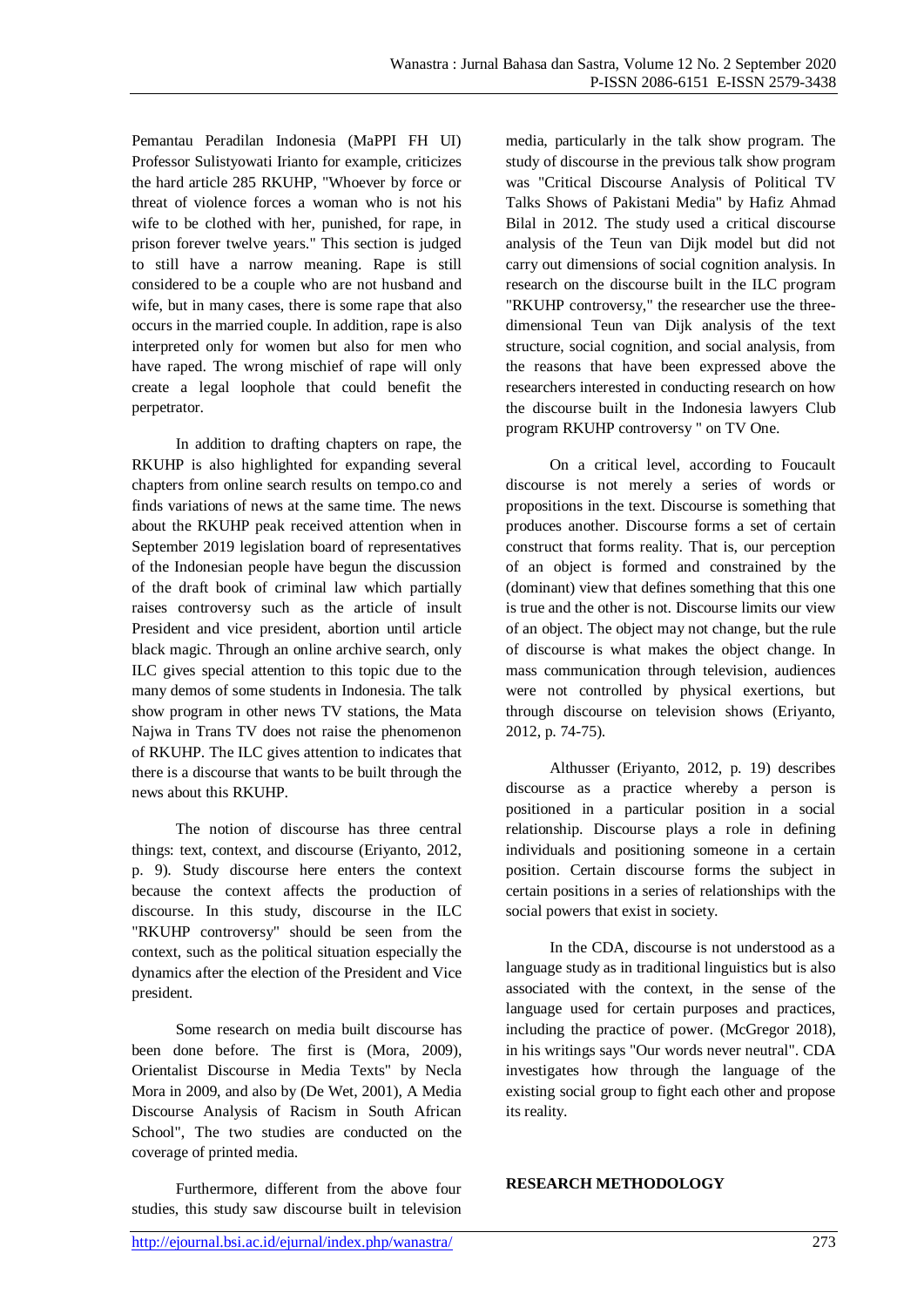The method used in this study is Critical Discourse Analysis/CDA developed by Teun A. Van Dijk, which is often referred to as "social cognition". According to Van Dijk, research on discourse is not enough on the text, but also to be seen in its production practices. Eriyanto (2012, p. 225) described the following model of the van Dijk analysis:

Tabel 1. pictures of model Van Dijk analysis

|                                | a. Teks                    |
|--------------------------------|----------------------------|
|                                | <b>b.</b> Social Cognition |
| c. Social Analysis             |                            |
| Source: Eriyanto, 2012, p. 225 |                            |

The models developed by Van Dijk not only look at the microstructure (The text) and the macrostructure (Context) but also the mesostructure that links the text and context, namely social cognition. The text dimension looks at how the text structure and the discourse strategy used to assert a particular theme. Then the dimension of social cognition has two meanings. First, social cognition shows how the text process produced journalists/media themselves. Secondly, social cognition illustrates the values of society spreading and absorbed by journalists, and is finally used to create the news text. The last dimension is social context. This dimension learns the building discourse that develops in the community about a particular problem (Eriyanto, 2012, p. 222-224).

To analyze discourse, Van Dijk divides the analytical techniques into three-dimensional analysis such as text structure, social cognition, and social Analysis (Eriyanto, 2012, p. 229-274).

# **1. Text Structure**

# **a.** Topics

New news topics can be concluded after reading, listening or watching the news. The important notion of Van Dijk, discourse is generally formed in general rules. The text is not only defined but a coherent general view, i.e. passages in the text pointing at a single point of common idea, and those parts mutually support one another to describe the general topic.

# **b.** Schematic

According to Van Dijk, the significance of the schematic is the reporter's strategy to support the specific theory that wants to be conveyed by arranging parts in a particular order. The schematic gives the pressure of which part takes precedence and which part can later as the strategy hides the important information. Text or discourse generally has a scheme or plot from the introduction to the end. The plot shows how the parts of the text are organized and sorted to form a unity of meaning.

# **c.** Semantics

The semantic or meaning to be emphasized in the text can be seen from several things such as background, detail, intent, and presuppositions. The background, details, and intent relate to which information is emphasized and get more portions. Meanwhile, the pre-supposition element is a statement used to support the meaning of a text.

# **d.** Syntactic

The syntactic relates to how the sentence is selected. Syntactic can be seen from coherence, denial, sentence form, and pronoun.

# **e.** Stylistics

The syntactic relates to how the sentence is selected. Syntactic can be seen from coherence, denial, sentence form, and pronoun.

# **f.** Rhetorical

The rhetorical relates to how and in what way emphasis is made. Rhetorical can be seen from the use of graphics, metaphors as well as expressions. Graphics see the use of graphs, images, or tables to support the significance of a message. Graphic elements provide cognitive effects, in the sense that they control attention and interest intensively and demonstrate that information is important and should be observed.

# **2. Social cognition**

The social cognition sees how a text is produced. Social cognition relates to the mental consciousness of journalists who form the text. Van Dijk departs from the idea that the text itself has no meaning, but is given by the mental consciousness process of the language user. Journalists do not are seen as neutral individuals, but individuals who have an assortment of values, experiences, and ideological influences gained from their lives. Van Dijk mentions that events are understood and understood according to the scheme. The scheme conceptualized as the mental structure in which it is covered how we perceive human beings, social roles, and events. There are several kinds of schemes/models that can be described as the following: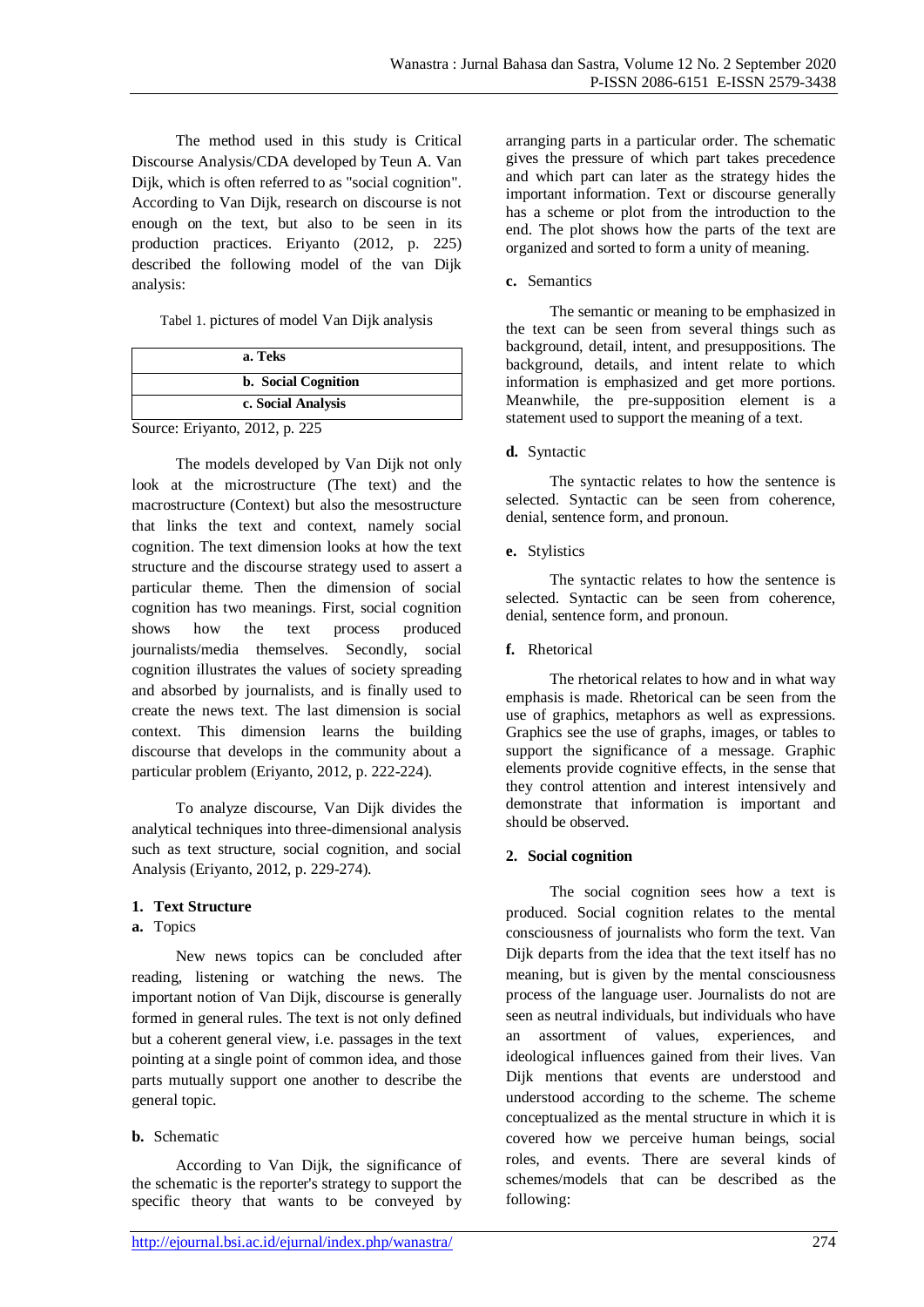#### **a.** Person scheme

This scheme illustrates how someone is spreading and looking at others. For example, how Islamic journalists look at and understand Christians will influence the text of the news he writes.

#### **b.** Self scheme

This scheme relates to how self-perceived, understood and described by someone.

#### **c.** Role schemes

This scheme relates to how one looks and describes the role and position that a person has occupied in the community.

#### **d.** Event scheme

This scheme is probably the most widely used because almost every day we always see and hear events. And every event is always interpreted and specified in certain schemes. Generally, this scheme of events is the most widely used by journalists.

The Model is very related to social representation, namely how the views, beliefs, and prejudice that flourish in society. Journalists live among the beliefs and views of society. However, how the belief affects journalists will be influenced by the journalist's experience, memory, and interpretation.

For Van Dijk, social cognition is primarily related to the news production process. The production of news is mostly and especially happening in the cognition of a journalist. Therefore the main question posed by Van Dijk is how journalists hear and read events, how they are understood, interpreted, and presented in mind. How the event was focused, selected, and summed up in the overall the news production process how the information that has been owned and held by the reporter is used in producing the news.

# **3. Social analysis**

The important point of this analysis is to demonstrate how the meaning is being shared, social power is produced through the practice of discursus and legitimacy. According to Van Dijk, in the analysis of this society, there are two important points: power and access.

#### **a.** Practice of power

Van Dijk defines power as the ownership of a group (or its members) controlling other groups. This power is generally based on possession or resources of value such as money, status, and knowledge. Power is not only gained through physical control, but also through persuasive sleep by way of affecting mental conditions such as belief, attitude, and knowledge. The analysis of discourse gives attention to domination. Domination is reproduced by granting special access to one group than other groups. He also paid attention to the production process through legitimacy through the form of mind control.

### **b.** Access affects discourse

The analysis of discourse gives attention to access, how to access each group in the community. The elite group has greater access compared to the group. Therefore, the more powerful have a greater chance of having access to the media, and the greater chance of influencing audience awareness through control over the topic and content of discourse.

# **FINDINGS AND RESULTS**

In a schematic, ILC data "RKUHP controversy" may be presented in the table bellow:

|  | Table 2. Schematic data findings |  |  |
|--|----------------------------------|--|--|
|--|----------------------------------|--|--|

| Time      | <b>Segment</b>   | <b>Description</b>       |
|-----------|------------------|--------------------------|
| 00.58     | Opening of       | ILC gives a statement    |
| $-01.40$  | <b>ILC</b>       | that the article appears |
|           |                  | on the RKUHP that        |
|           |                  | invites the pros and     |
|           |                  | cons.                    |
| $01.41 -$ | Article 218      | The ILC makes every      |
| 22.03.    | related to the   | person who publicly      |
|           | humiliation of   | attacks the honor or     |
|           | the President    | dignity of the President |
|           | Vice<br>and      | or the vice president    |
|           | president<br>in  | and can be sentenced     |
|           | particular<br>in | and singed to make a     |
|           | paragraph one.   | government that is       |
|           | Sound Article    | queued by criticism of   |
|           | 218 paragraph    | the community.           |
|           | one              |                          |
| 22.04-    | Article 252 on   | ILC makes this article   |
| 33.24     | possession of    | a rule that is not       |
|           | supernatural     | acceptable to the logic  |
|           | powers<br>to     | of society. ILC makes    |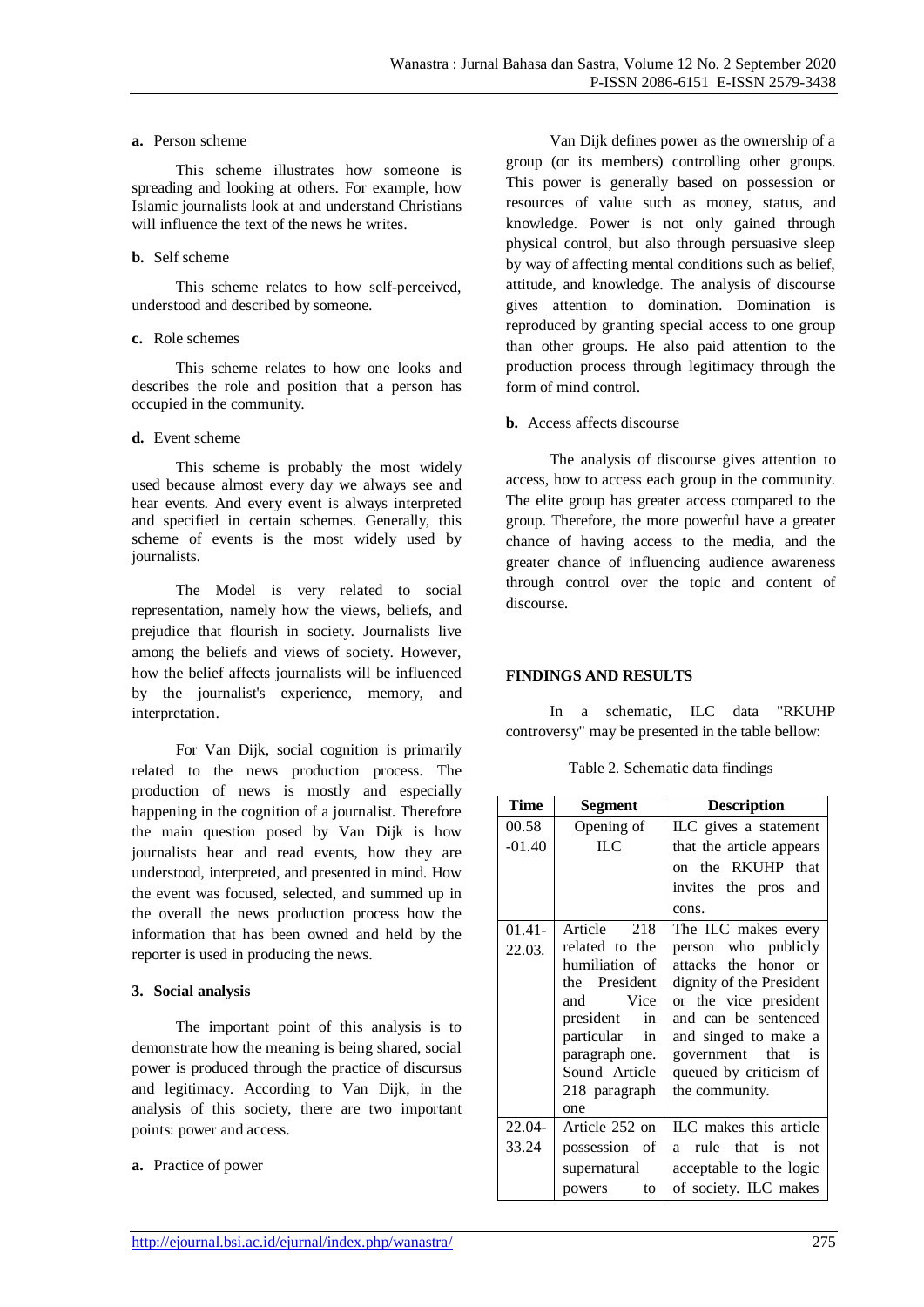|           | commit         | this article a rule that  |
|-----------|----------------|---------------------------|
|           | criminal acts. | does not enrich society.  |
| $33.25 -$ | Article 278 on | ILC makes this article    |
| 48.20     | poultry        | an impartial rule on      |
|           | breeding       | society and tends to      |
|           |                | harm<br>some parties      |
|           |                | especially farmers.       |
| 49.00-    | Article 414 on | ILC made this article     |
| 64.12     | demonstrating  | an exemplary example.     |
|           | contraceptives |                           |
|           |                |                           |
| $64.13-$  | Karni Iliyas   | ILC __<br>provides the    |
| 66.10.    | statement      | conclusion Karni Iliyas   |
|           |                | recall that<br>the<br>to. |
|           |                | current many articles     |
|           |                | of the RKUHP that are     |
|           |                | not important funds do    |
|           |                | not bring welfare to the  |
|           |                | community.                |

The data findings show that thematic episodes of the RKUHP controversy criticized the existence of the adverse chapters for not exercising the function properly. Article 218 is related to the humiliation of the president and Vice president, especially in subsection (1). The sound of article 218 paragraph (1), article 252 on the ownership of the supernatural powers to commit a criminal act, section 278 on poultry breeding, article 414 on the performance of contraceptives, article 470 on abortion, article 604 about criminal acts of corruption and others. It means that in general, the RKUHP is formed to serve the public interest in general.

There are several discourses built in the ILC RKUHP controversy:

# **1. Article related to the humiliation of the President and Vice President**

Article 218 is related to the humiliation of the president and Vice president, especially in subsection one. The sound of article 218 paragraph one is:

*"Every person who publicly strikes the honor or dignity and self-esteem of the President or Vice President is sentenced to imprisonment for a maximum of 3 (three) years 6 (six) months or a penalty of the most category IV"*(SUYUTI, 2019)

The issue of this article only serves the interests of the Government has been raised since

the beginning, through the opening of ILC: (one) "article on the contempt of the President and Vice president indirectly offers a fast road to achieving the public's observance".

Karni Ilyas used a combination of metaphorical "fast roads" so as to provide presuppositions against the chapter as a legal product of the ruling government in order to fulfill the interests of the Government without seeing the consequences of the implementation of the article for society throughout Indonesia.

# **2. Article criminal problem of abortion contained in article 470 paragraph (one) of RKUHP**

Data findings indicate a sub-episode of the criminal clause against abortion. "Any woman who has a loss or death of her womb or has someone else to kill or turn off the content is sentenced to prison for the longest 5 years".

In an interview with Yasonna, Karni Iliyas let Yasonna provide detailed information on the article that it is stated that the criminal threat of abortion is lower and does not apply to rape victims. After Yasonna was completed, Karni Iliyas started the establishment of the RKUHP discourse to interfere with the private affair as in the following conversations:

*KI: So indeed do you see this more to the private affairs?*

*YS: Yes...*

- *KI: means that private affairs do not necessarily be regulated in the public domain.*
- *YS:Aaa... What.. Aaa. The fixed rule should be adjusted to the effect given to the other community*
- *KI: Since then you say it's their business, this means it is indeed something that does not need to be arranged, especially to the criminal.*

In the first sentence, Karni Iliyas issued a question that is also presuppositions that according to Yasonna abortion or abort content is a private affair, with the description/coherence of human affairs with their God, are private affairs. This is then emphasized in the third sentence with the coherency because of the consequence that the affair of abortion does not need to be arranged in the article because it is a private affair. Yasonna then gave an explanation that the rules remained in adjusting with the effects given. However, in the last